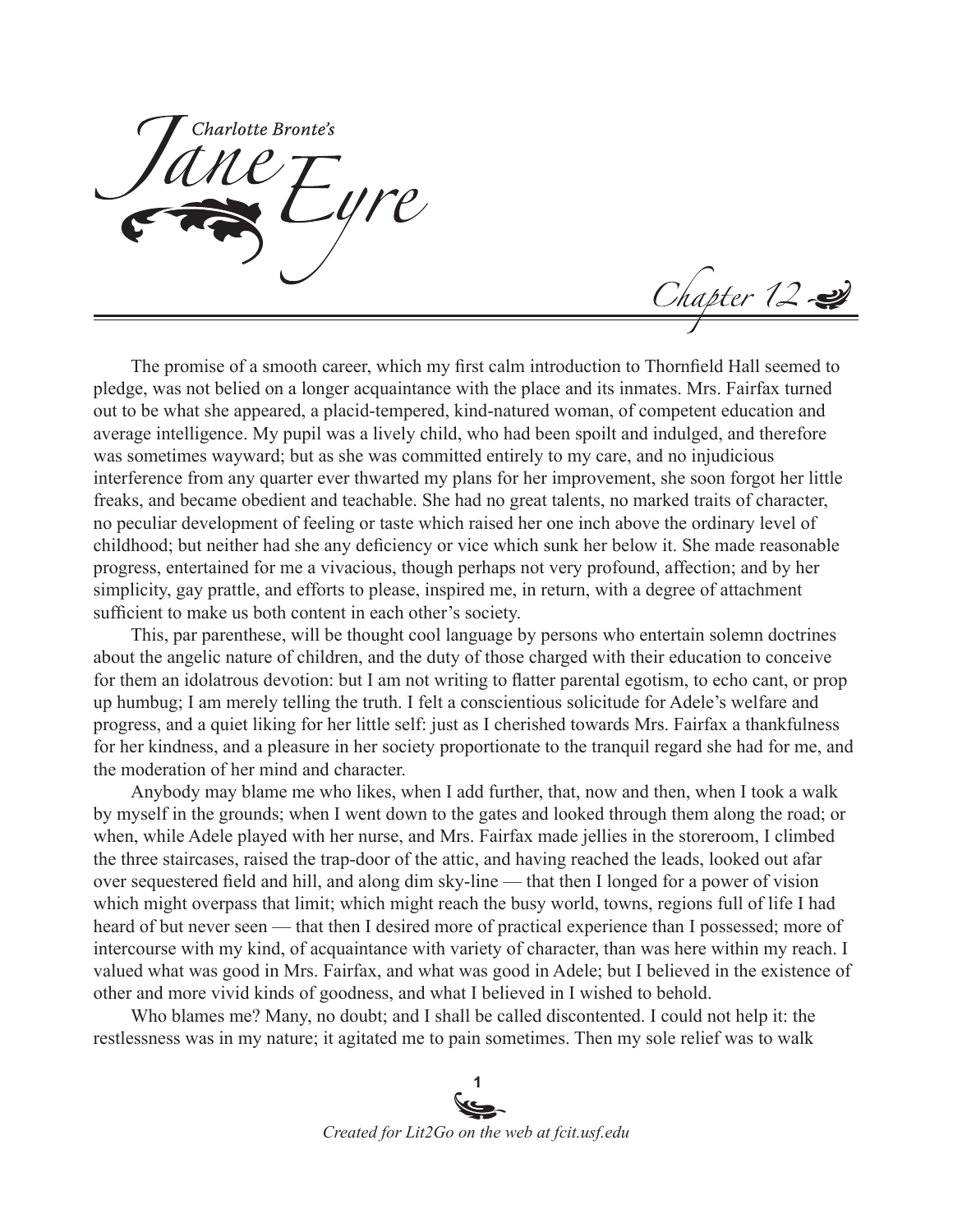along the corridor of the third storey, backwards and forwards, safe in the silence and solitude of the spot, and allow my mind's eye to dwell on whatever bright visions rose before it — and, certainly, they were many and glowing; to let my heart be heaved by the exultant movement, which, while it swelled it in trouble, expanded it with life; and, best of all, to open my inward ear to a tale that was never ended — a tale my imagination created, and narrated continuously; quickened with all of incident, life, fire, feeling, that I desired and had not in my actual existence.

It is in vain to say human beings ought to be satisfied with tranquillity: they must have action; and they will make it if they cannot find it. Millions are condemned to a stiller doom than mine, and millions are in silent revolt against their lot. Nobody knows how many rebellions besides political rebellions ferment in the masses of life which people earth. Women are supposed to be very calm generally: but women feel just as men feel; they need exercise for their faculties, and a field for their efforts, as much as their brothers do; they suffer from too rigid a restraint, too absolute a stagnation, precisely as men would suffer; and it is narrow-minded in their more privileged fellow-creatures to say that they ought to confine themselves to making puddings and knitting stockings, to playing on the piano and embroidering bags. It is thoughtless to condemn them, or laugh at them, if they seek to do more or learn more than custom has pronounced necessary for their sex.

When thus alone, I not unfrequently heard Grace Poole's laugh: the same peal, the same low, slow ha! ha! which, when first heard, had thrilled me: I heard, too, her eccentric murmurs; stranger than her laugh. There were days when she was quite silent; but there were others when I could not account for the sounds she made. Sometimes I saw her: she would come out of her room with a basin, or a plate, or a tray in her hand, go down to the kitchen and shortly return, generally (oh, romantic reader, forgive me for telling the plain truth!) bearing a pot of porter. Her appearance always acted as a damper to the curiosity raised by her oral oddities: hard-featured and staid, she had no point to which interest could attach. I made some attempts to draw her into conversation, but she seemed a person of few words: a monosyllabic reply usually cut short every effort of that sort.

The other members of the household, viz., John and his wife, Leah the housemaid, and Sophie the French nurse, were decent people; but in no respect remarkable; with Sophie I used to talk French, and sometimes I asked her questions about her native country; but she was not of a descriptive or narrative turn, and generally gave such vapid and confused answers as were calculated rather to check than encourage inquiry.

October, November, December passed away. One afternoon in January, Mrs. Fairfax had begged a holiday for Adele, because she had a cold; and, as Adele seconded the request with an ardour that reminded me how precious occasional holidays had been to me in my own childhood, I accorded it, deeming that I did well in showing pliability on the point. It was a fine, calm day, though very cold; I was tired of sitting still in the library through a whole long morning: Mrs. Fairfax had just written a letter which was waiting to be posted, so I put on my bonnet and cloak and volunteered to carry it to Hay; the distance, two miles, would be a pleasant winter afternoon walk. Having seen Adele comfortably seated in her little chair by Mrs. Fairfax's parlour fireside, and given her her best wax doll (which I usually kept enveloped in silver paper in a drawer) to play with, and a story-book for change of amusement; and having replied to her "Revenez bientot, ma bonne amie, ma chere Mdlle. Jeannette," with a kiss I set out.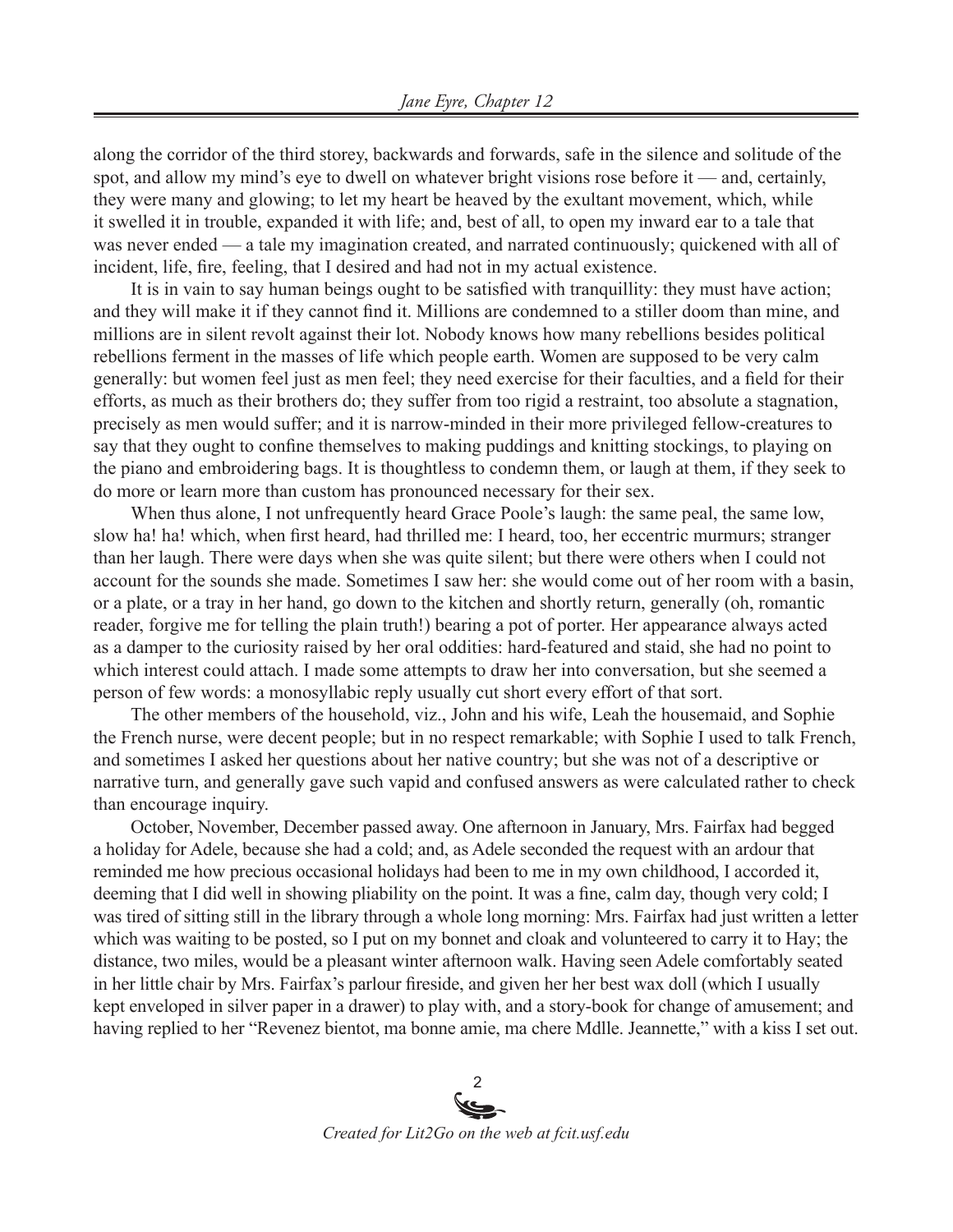The ground was hard, the air was still, my road was lonely; I walked fast till I got warm, and then I walked slowly to enjoy and analyse the species of pleasure brooding for me in the hour and situation. It was three o'clock; the church bell tolled as I passed under the belfry: the charm of the hour lay in its approaching dimness, in the low-gliding and pale-beaming sun. I was a mile from Thornfield, in a lane noted for wild roses in summer, for nuts and blackberries in autumn, and even now possessing a few coral treasures in hips and haws, but whose best winter delight lay in its utter solitude and leafless repose. If a breath of air stirred, it made no sound here; for there was not a holly, not an evergreen to rustle, and the stripped hawthorn and hazel bushes were as still as the white, worn stones which causewayed the middle of the path. Far and wide, on each side, there were only fields, where no cattle now browsed; and the little brown birds, which stirred occasionally in the hedge, looked like single russet leaves that had forgotten to drop.

This lane inclined up-hill all the way to Hay; having reached the middle, I sat down on a stile which led thence into a field. Gathering my mantle about me, and sheltering my hands in my muff, I did not feel the cold, though it froze keenly; as was attested by a sheet of ice covering the causeway, where a little brooklet, now congealed, had overflowed after a rapid thaw some days since. From my seat I could look down on Thornfield: the grey and battlemented hall was the principal object in the vale below me; its woods and dark rookery rose against the west. I lingered till the sun went down amongst the trees, and sank crimson and clear behind them. I then turned eastward.

On the hill-top above me sat the rising moon; pale yet as a cloud, but brightening momentarily, she looked over Hay, which, half lost in trees, sent up a blue smoke from its few chimneys: it was yet a mile distant, but in the absolute hush I could hear plainly its thin murmurs of life. My ear, too, felt the flow of currents; in what dales and depths I could not tell: but there were many hills beyond Hay, and doubtless many becks threading their passes. That evening calm betrayed alike the tinkle of the nearest streams, the sough of the most remote.

A rude noise broke on these fine ripplings and whisperings, at once so far away and so clear: a positive tramp, tramp, a metallic clatter, which effaced the soft wave-wanderings; as, in a picture, the solid mass of a crag, or the rough boles of a great oak, drawn in dark and strong on the foreground, efface the aerial distance of azure hill, sunny horizon, and blended clouds where tint melts into tint.

The din was on the causeway: a horse was coming; the windings of the lane yet hid it, but it approached. I was just leaving the stile; yet, as the path was narrow, I sat still to let it go by. In those days I was young, and all sorts of fancies bright and dark tenanted my mind: the memories of nursery stories were there amongst other rubbish; and when they recurred, maturing youth added to them a vigour and vividness beyond what childhood could give. As this horse approached, and as I watched for it to appear through the dusk, I remembered certain of Bessie's tales, wherein figured a North-of-England spirit called a "Gytrash," which, in the form of horse, mule, or large dog, haunted solitary ways, and sometimes came upon belated travellers, as this horse was now coming upon me.

It was very near, but not yet in sight; when, in addition to the tramp, tramp, I heard a rush under the hedge, and close down by the hazel stems glided a great dog, whose black and white colour made him a distinct object against the trees. It was exactly one form of Bessie's Gytrash — a lion-like creature with long hair and a huge head: it passed me, however, quietly enough; not staying to look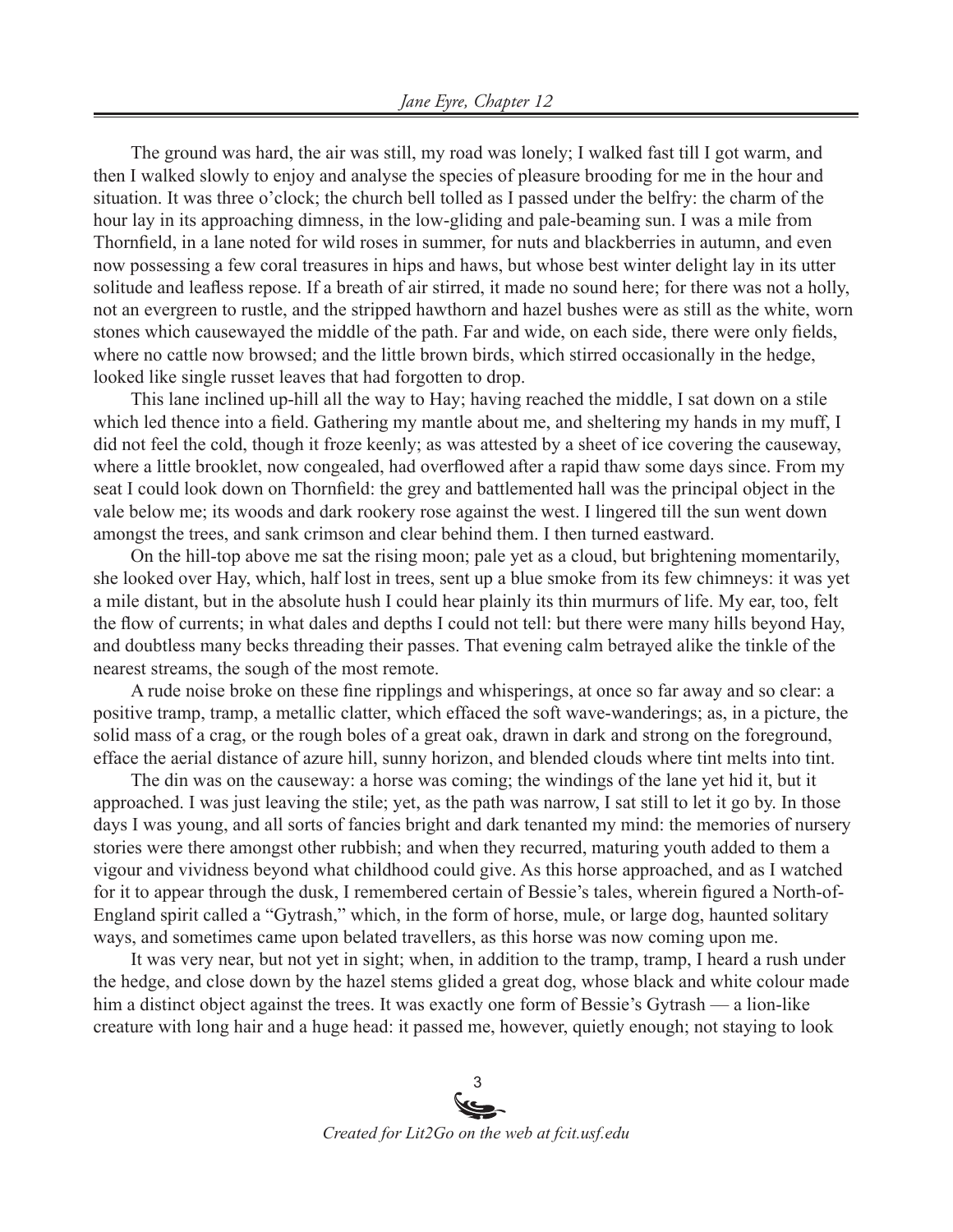up, with strange pretercanine eyes, in my face, as I half expected it would. The horse followed, — a tall steed, and on its back a rider. The man, the human being, broke the spell at once. Nothing ever rode the Gytrash: it was always alone; and goblins, to my notions, though they might tenant the dumb carcasses of beasts, could scarce covet shelter in the commonplace human form. No Gytrash was this, — only a traveller taking the short cut to Millcote. He passed, and I went on; a few steps, and I turned: a sliding sound and an exclamation of "What the deuce is to do now?" and a clattering tumble, arrested my attention. Man and horse were down; they had slipped on the sheet of ice which glazed the causeway. The dog came bounding back, and seeing his master in a predicament, and hearing the horse groan, barked till the evening hills echoed the sound, which was deep in proportion to his magnitude. He snuffed round the prostrate group, and then he ran up to me; it was all he could do, — there was no other help at hand to summon. I obeyed him, and walked down to the traveller, by this time struggling himself free of his steed. His efforts were so vigorous, I thought he could not be much hurt; but I asked him the question —

"Are you injured, sir?"

I think he was swearing, but am not certain; however, he was pronouncing some formula which prevented him from replying to me directly.

"Can I do anything?" I asked again.

"You must just stand on one side," he answered as he rose, first to his knees, and then to his feet. I did; whereupon began a heaving, stamping, clattering process, accompanied by a barking and baying which removed me effectually some yards' distance; but I would not be driven quite away till I saw the event. This was finally fortunate; the horse was re-established, and the dog was silenced with a "Down, Pilot!" The traveller now, stooping, felt his foot and leg, as if trying whether they were sound; apparently something ailed them, for he halted to the stile whence I had just risen, and sat down.

I was in the mood for being useful, or at least officious, I think, for I now drew near him again. "If you are hurt, and want help, sir, I can fetch some one either from Thornfield Hall or from

Hay."

"Thank you: I shall do: I have no broken bones, — only a sprain;" and again he stood up and tried his foot, but the result extorted an involuntary "Ugh!"

Something of daylight still lingered, and the moon was waxing bright: I could see him plainly. His figure was enveloped in a riding cloak, fur collared and steel clasped; its details were not apparent, but I traced the general points of middle height and considerable breadth of chest. He had a dark face, with stern features and a heavy brow; his eyes and gathered eyebrows looked ireful and thwarted just now; he was past youth, but had not reached middle-age; perhaps he might be thirtyfive. I felt no fear of him, and but little shyness. Had he been a handsome, heroic-looking young gentleman, I should not have dared to stand thus questioning him against his will, and offering my services unasked. I had hardly ever seen a handsome youth; never in my life spoken to one. I had a theoretical reverence and homage for beauty, elegance, gallantry, fascination; but had I met those qualities incarnate in masculine shape, I should have known instinctively that they neither had nor could have sympathy with anything in me, and should have shunned them as one would fire, lightning, or anything else that is bright but antipathetic.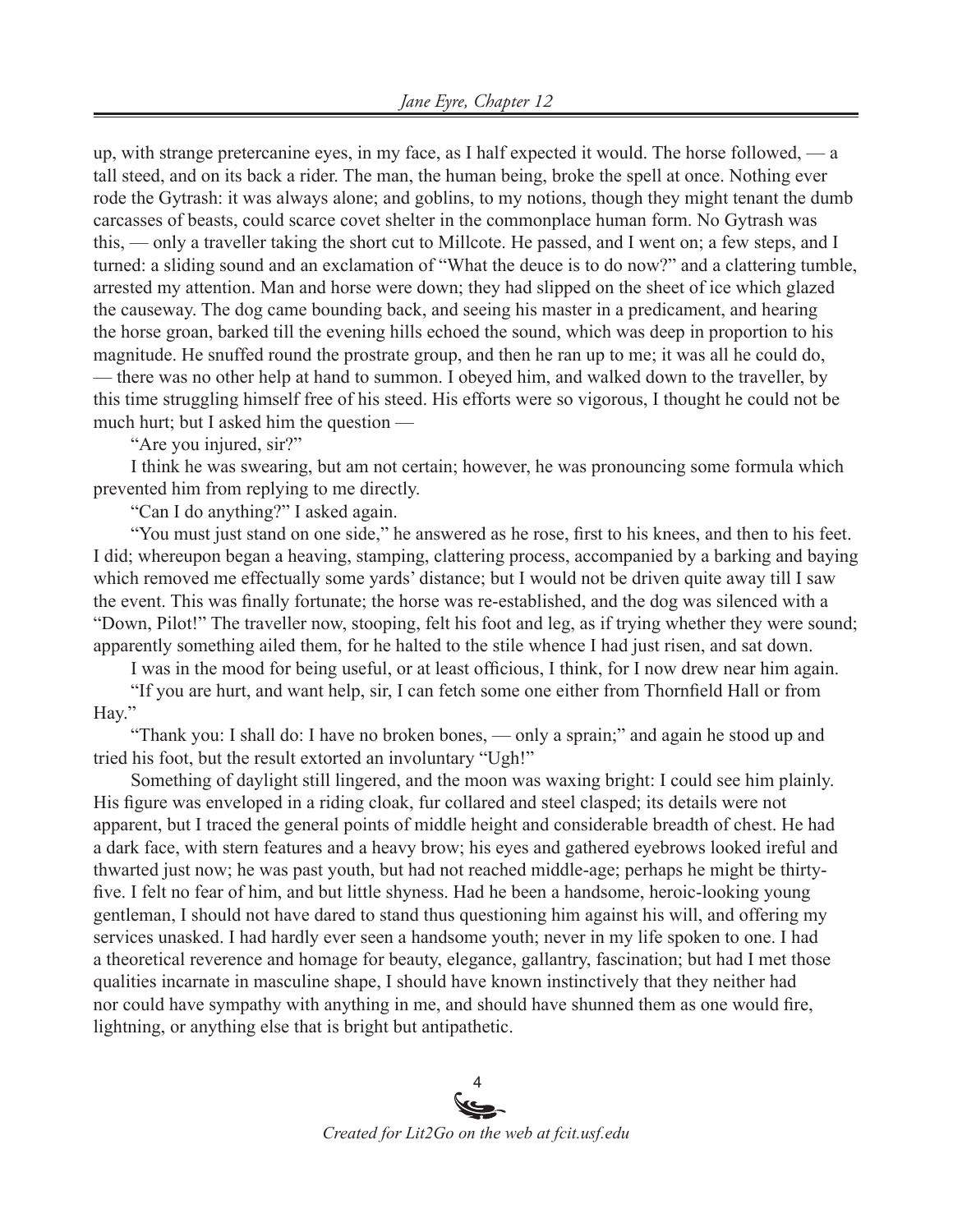If even this stranger had smiled and been good-humoured to me when I addressed him; if he had put off my offer of assistance gaily and with thanks, I should have gone on my way and not felt any vocation to renew inquiries: but the frown, the roughness of the traveller, set me at my ease: I retained my station when he waved to me to go, and announced —

"I cannot think of leaving you, sir, at so late an hour, in this solitary lane, till I see you are fit to mount your horse."

He looked at me when I said this; he had hardly turned his eyes in my direction before.

"I should think you ought to be at home yourself," said he, "if you have a home in this neighbourhood: where do you come from?"

"From just below; and I am not at all afraid of being out late when it is moonlight: I will run over to Hay for you with pleasure, if you wish it: indeed, I am going there to post a letter."

"You live just below — do you mean at that house with the battlements?" pointing to Thornfield Hall, on which the moon cast a hoary gleam, bringing it out distinct and pale from the woods that, by contrast with the western sky, now seemed one mass of shadow.

"Yes, sir."

"Whose house is it?"

"Mr. Rochester's."

"Do you know Mr. Rochester?"

"No, I have never seen him."

"He is not resident, then?"

"No."

"Can you tell me where he is?"

"I cannot."

"You are not a servant at the hall, of course. You are — " He stopped, ran his eye over my dress, which, as usual, was quite simple: a black merino cloak, a black beaver bonnet; neither of them half fine enough for a lady's-maid. He seemed puzzled to decide what I was; I helped him.

"I am the governess."

"Ah, the governess!" he repeated; "deuce take me, if I had not forgotten! The governess!" and again my raiment underwent scrutiny. In two minutes he rose from the stile: his face expressed pain when he tried to move.

"I cannot commission you to fetch help," he said; "but you may help me a little yourself, if you will be so kind."

"Yes, sir."

"You have not an umbrella that I can use as a stick?"

"No."

"Try to get hold of my horse's bridle and lead him to me: you are not afraid?"

-I should have been afraid to touch a horse when alone, but when told to do it, I was disposed to obey. I put down my muff on the stile, and went up to the tall steed; I endeavoured to catch the bridle, but it was a spirited thing, and would not let me come near its head; I made effort on effort, though in vain: meantime, I was mortally afraid of its trampling fore-feet. The traveller waited and watched for some time, and at last he laughed.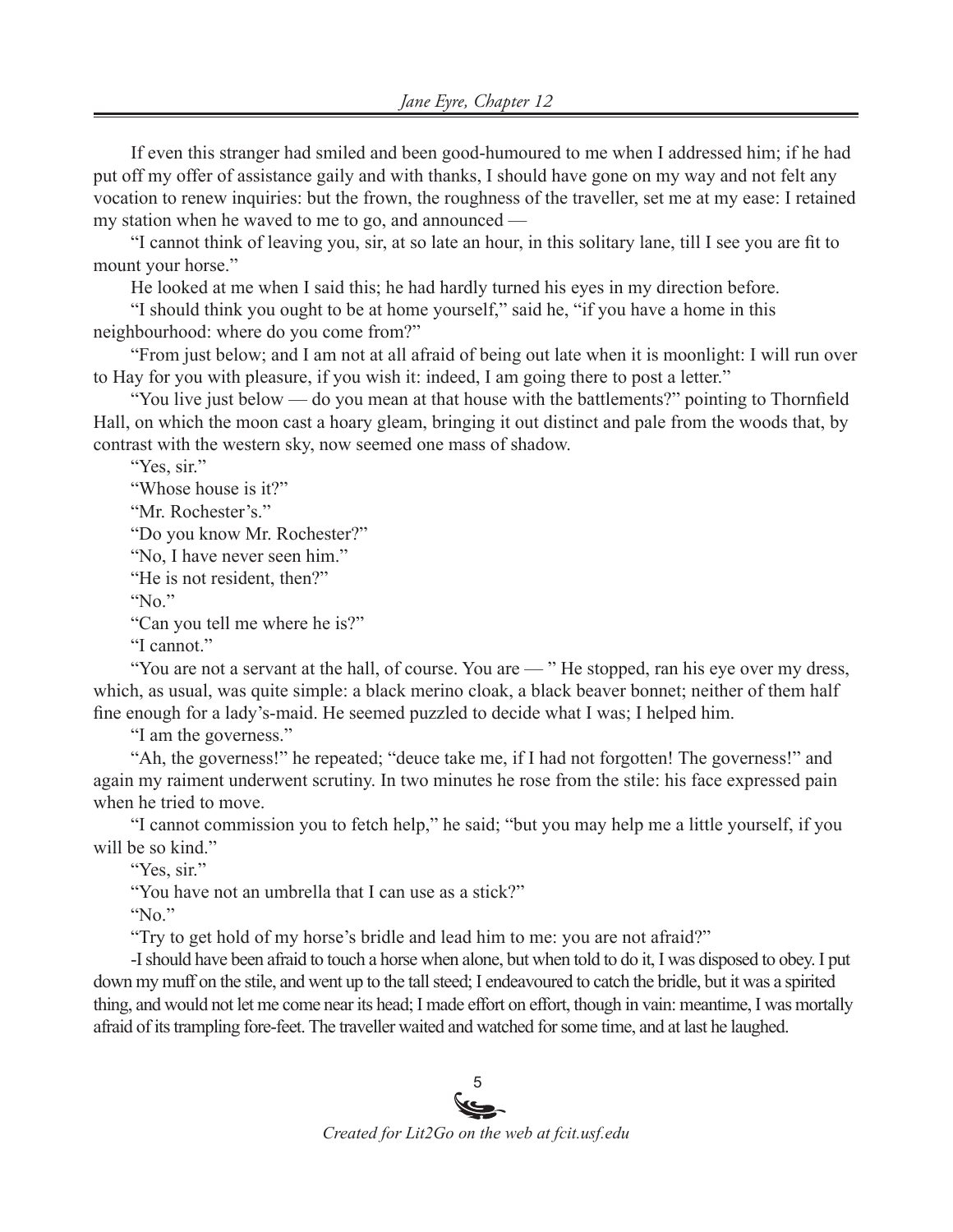"I see," he said, "the mountain will never be brought to Mahomet, so all you can do is to aid Mahomet to go to the mountain; I must beg of you to come here."

I came. "Excuse me," he continued: "necessity compels me to make you useful." He laid a heavy hand on my shoulder, and leaning on me with some stress, limped to his horse. Having once caught the bridle, he mastered it directly and sprang to his saddle; grimacing grimly as he made the effort, for it wrenched his sprain.

"Now," said he, releasing his under lip from a hard bite, "just hand me my whip; it lies there under the hedge."

I sought it and found it.

"Thank you; now make haste with the letter to Hay, and return as fast as you can."

A touch of a spurred heel made his horse first start and rear, and then bound away; the dog rushed in his traces; all three vanished,

"Like heath that, in the wilderness,

The wild wind whirls away."

I took up my muff and walked on. The incident had occurred and was gone for me: it WAS an incident of no moment, no romance, no interest in a sense; yet it marked with change one single hour of a monotonous life. My help had been needed and claimed; I had given it: I was pleased to have done something; trivial, transitory though the deed was, it was yet an active thing, and I was weary of an existence all passive. The new face, too, was like a new picture introduced to the gallery of memory; and it was dissimilar to all the others hanging there: firstly, because it was masculine; and, secondly, because it was dark, strong, and stern. I had it still before me when I entered Hay, and slipped the letter into the post-office; I saw it as I walked fast down-hill all the way home. When I came to the stile, I stopped a minute, looked round and listened, with an idea that a horse's hoofs might ring on the causeway again, and that a rider in a cloak, and a Gytrash-like Newfoundland dog, might be again apparent: I saw only the hedge and a pollard willow before me, rising up still and straight to meet the moonbeams; I heard only the faintest waft of wind roaming fitful among the trees round Thornfield, a mile distant; and when I glanced down in the direction of the murmur, my eye, traversing the hall-front, caught a light kindling in a window: it reminded me that I was late, and I hurried on.

I did not like re-entering Thornfield. To pass its threshold was to return to stagnation; to cross the silent hall, to ascend the darksome staircase, to seek my own lonely little room, and then to meet tranquil Mrs. Fairfax, and spend the long winter evening with her, and her only, was to quell wholly the faint excitement wakened by my walk, — to slip again over my faculties the viewless fetters of an uniform and too still existence; of an existence whose very privileges of security and ease I was becoming incapable of appreciating. What good it would have done me at that time to have been tossed in the storms of an uncertain struggling life, and to have been taught by rough and bitter experience to long for the calm amidst which I now repined! Yes, just as much good as it would do a man tired of sitting still in a "too easy chair" to take a long walk: and just as natural was the wish to stir, under my circumstances, as it would be under his.